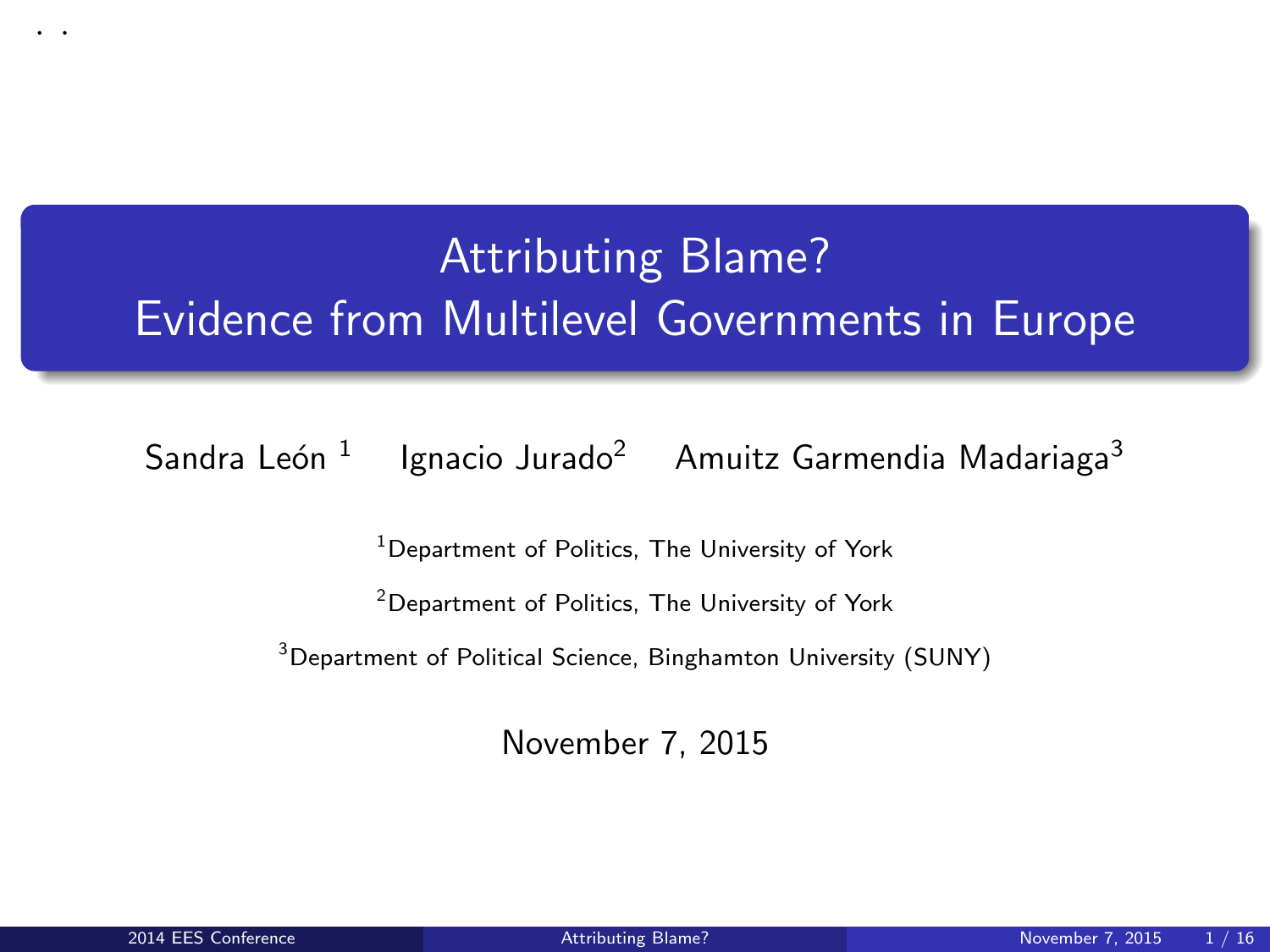This is a working paper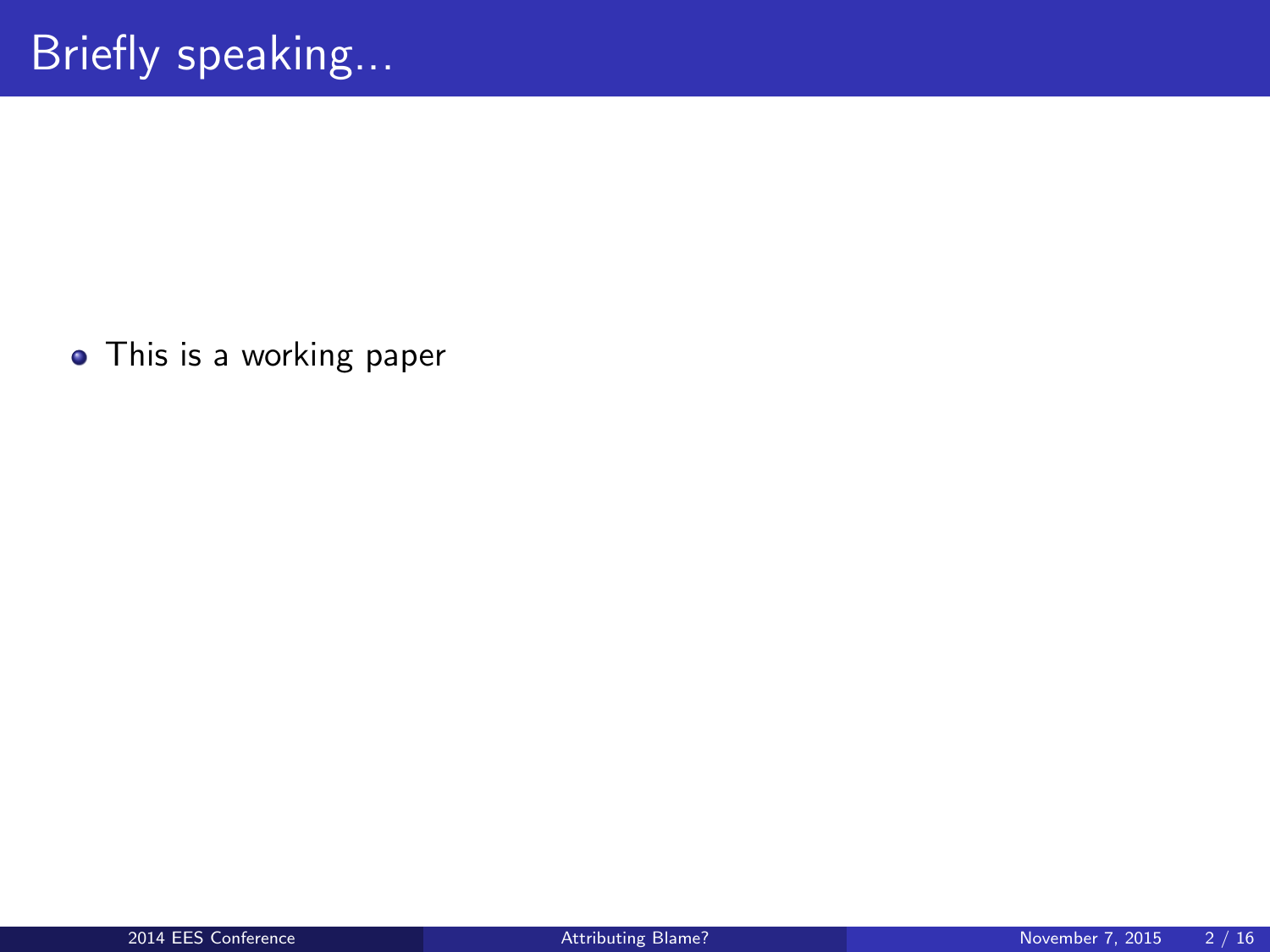- This is a working paper
- that emphasizes the relevance of a set of null and fringe findings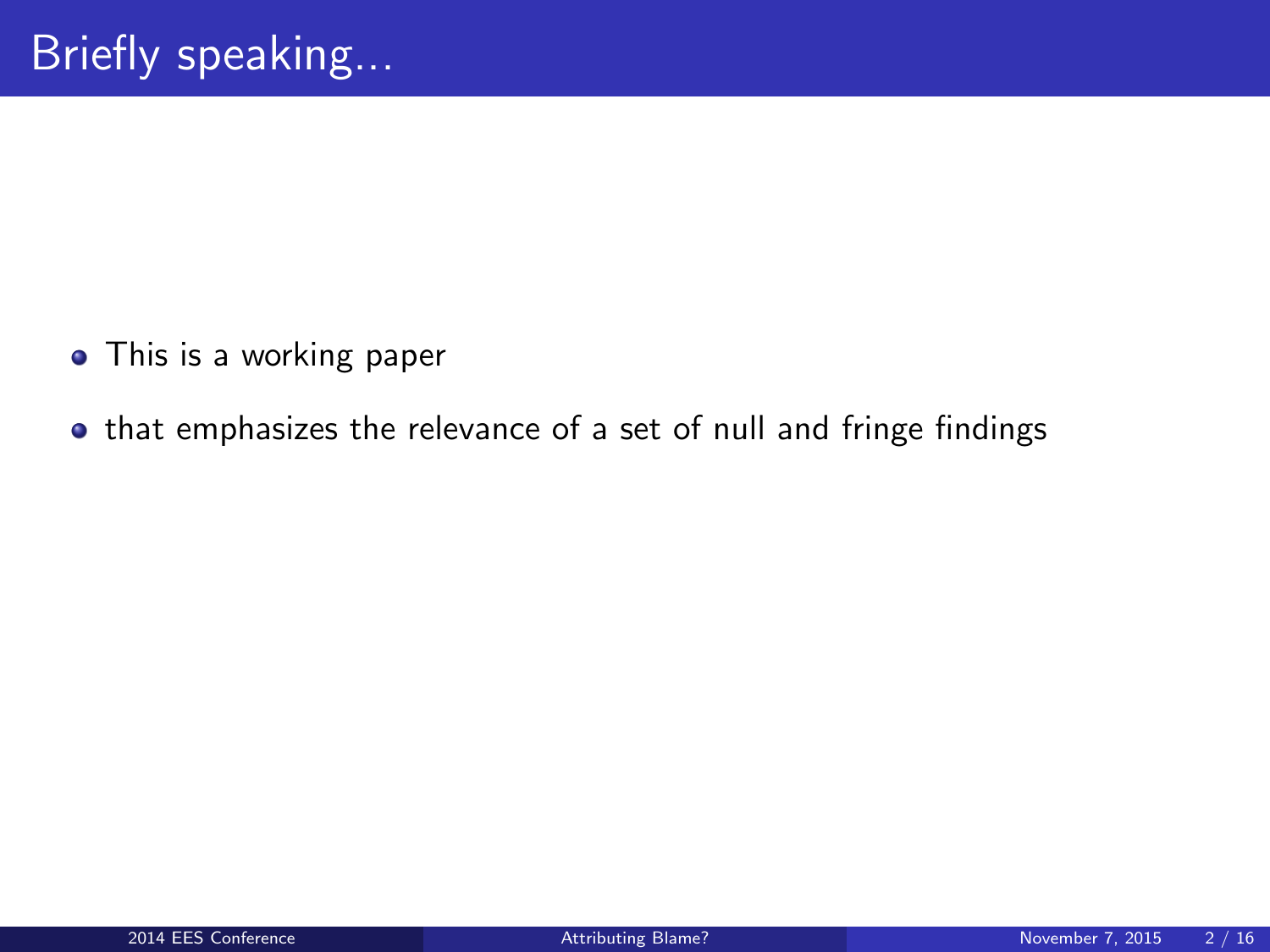- This is a working paper
- that emphasizes the relevance of a set of null and fringe findings
- regarding a very unexplored set of questions in the EES Voter Study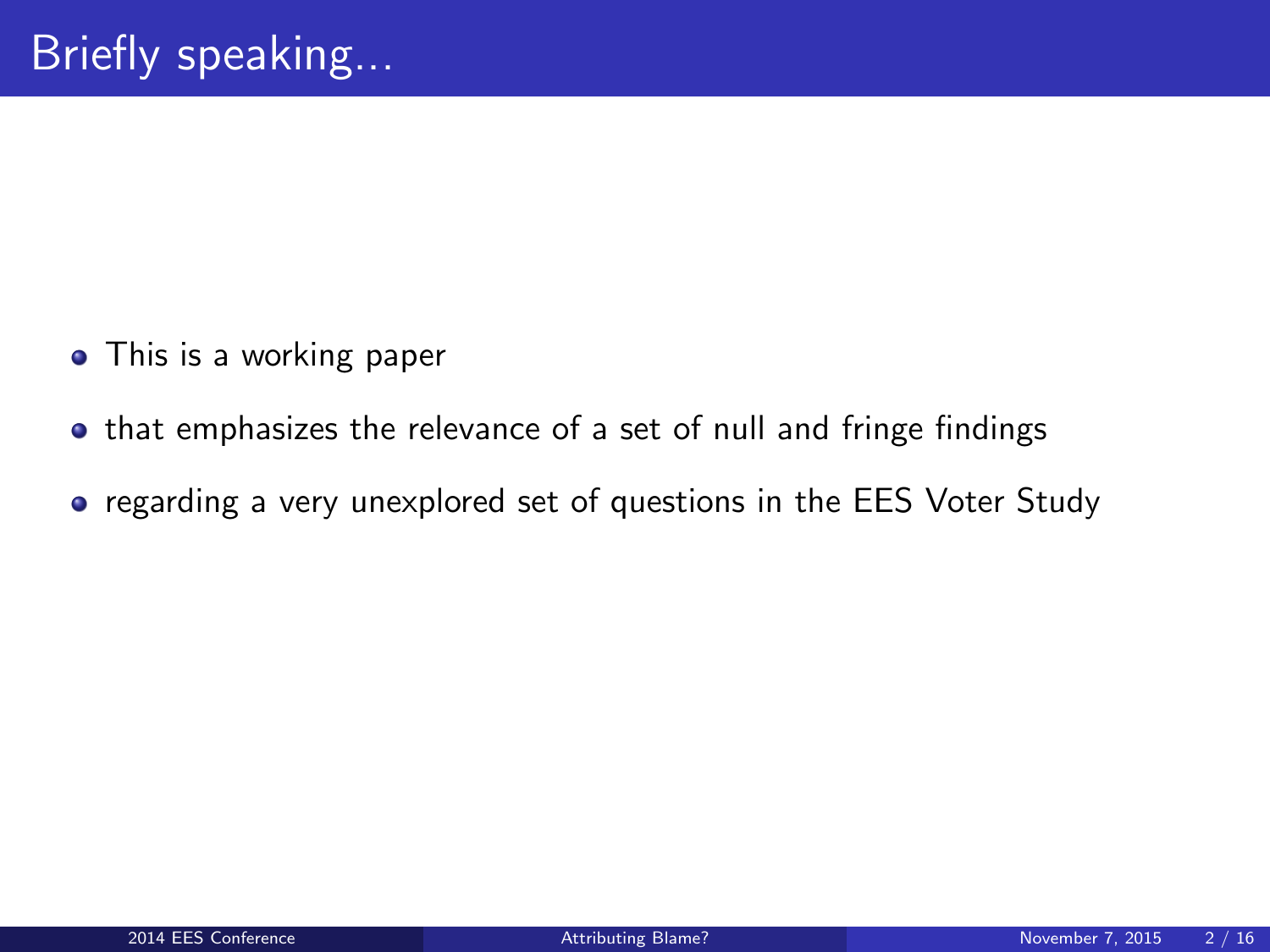- This is a working paper
- that emphasizes the relevance of a set of null and fringe findings
- regarding a very unexplored set of questions in the EES Voter Study
- with substantial and methodological implications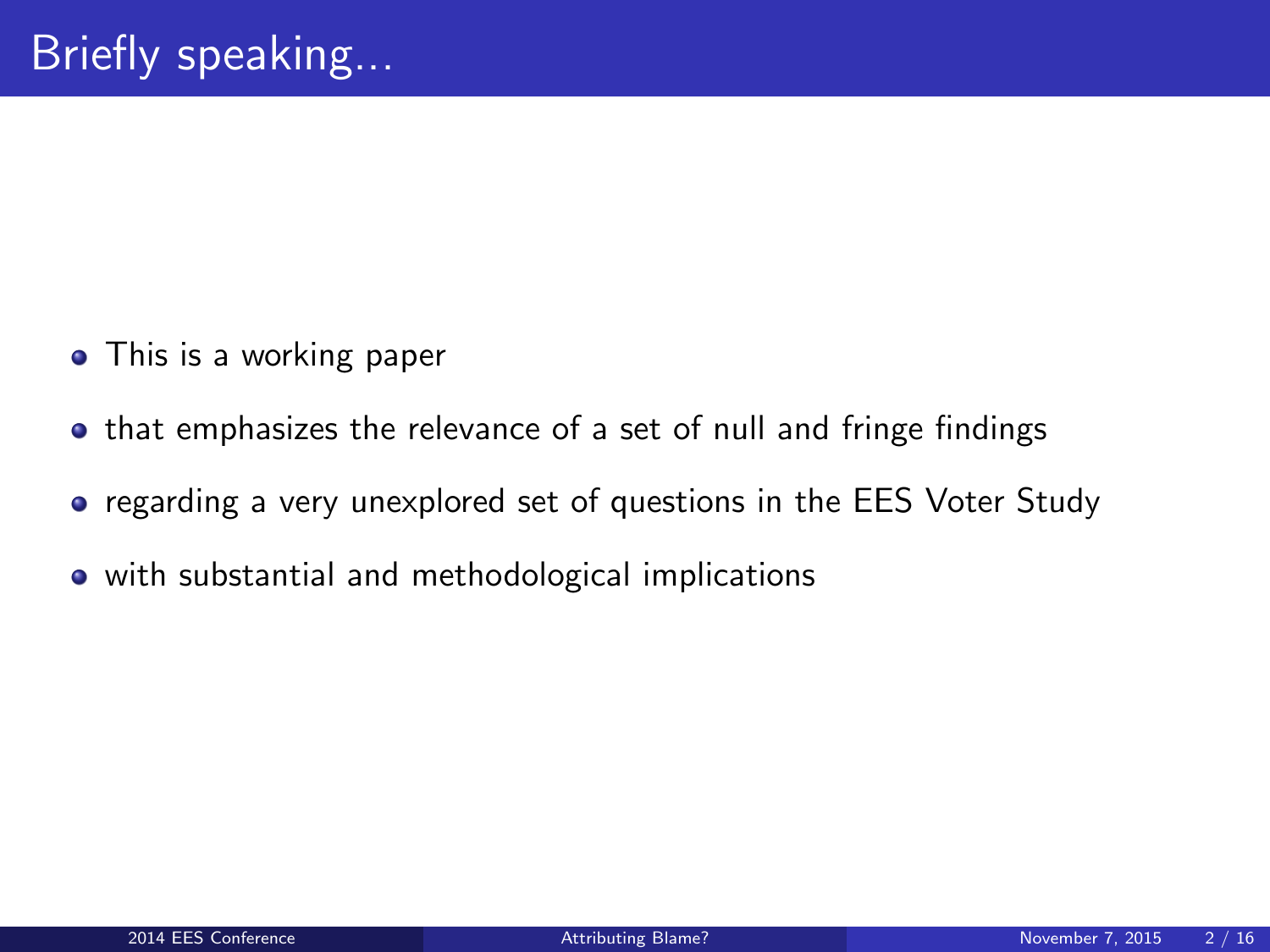# Motivation: Democratic accountability in multilevel contexts

- $\triangleright$  General statement: Decentralization challenges democratic control by blurring responsibility attribution
- $\triangleright$  Theoretical discrepancy regarding the causal mechanism
	- <sup>1</sup> Classical reward-punishment model: vertical fragmentation of powers generates confusion among voters and the probability of ending up administering sanctions in a random way increases (Cutler 2004, Anderson 2006)
	- <sup>2</sup> Voters are aware of central government's decreased authority and assign less weight to the economy in their votes (Dutch and Stevenson 2008)
	- <sup>3</sup> Yet, most of the variation is at the individual level! What about group-serving bias?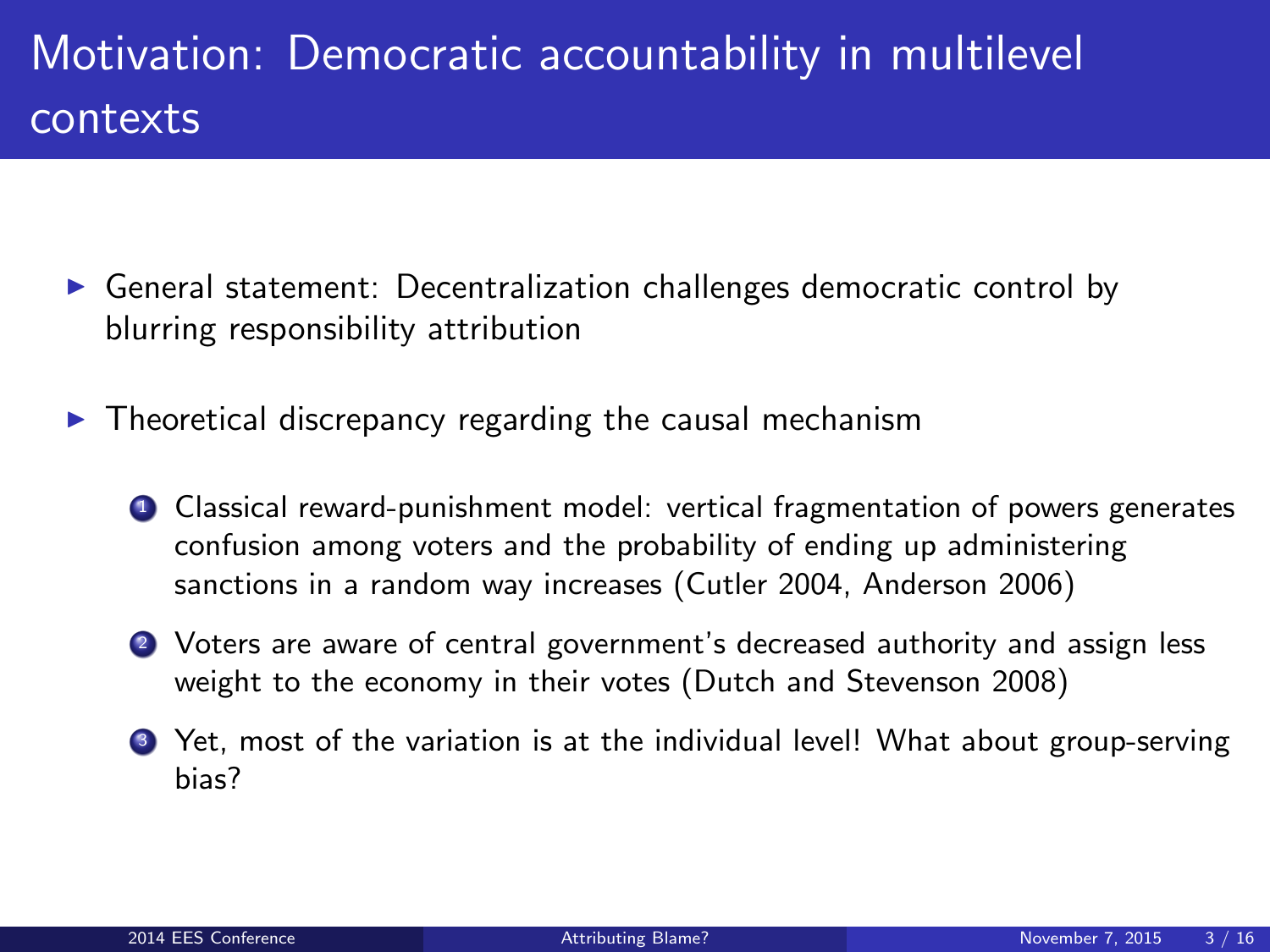### $\blacktriangleright$  The effect of partisanship

 $\triangleright$  Government partisans are very likely to deny their government's responsibility for a bad situation, while taking credit for a good one, and viceversa for opposition partisans (among others, Rudolph 2003, Malhotra and Kuo 2008, Marsh and Tilley 2010 and Tilley and Hobolt 2011)

### $\blacktriangleright$  In multilevel contexts

- $\blacktriangleright$  This process is accentuated
- Individuals face the complexity of multilevel governance and low information regarding who does what by using partisan rationalizations more intensely (Cutler 2008, Brown 2010)
- $\triangleright$  With the exception of Hobolt and Tilley's (2013, 2014) analysis about EU level attributions, this research is case specific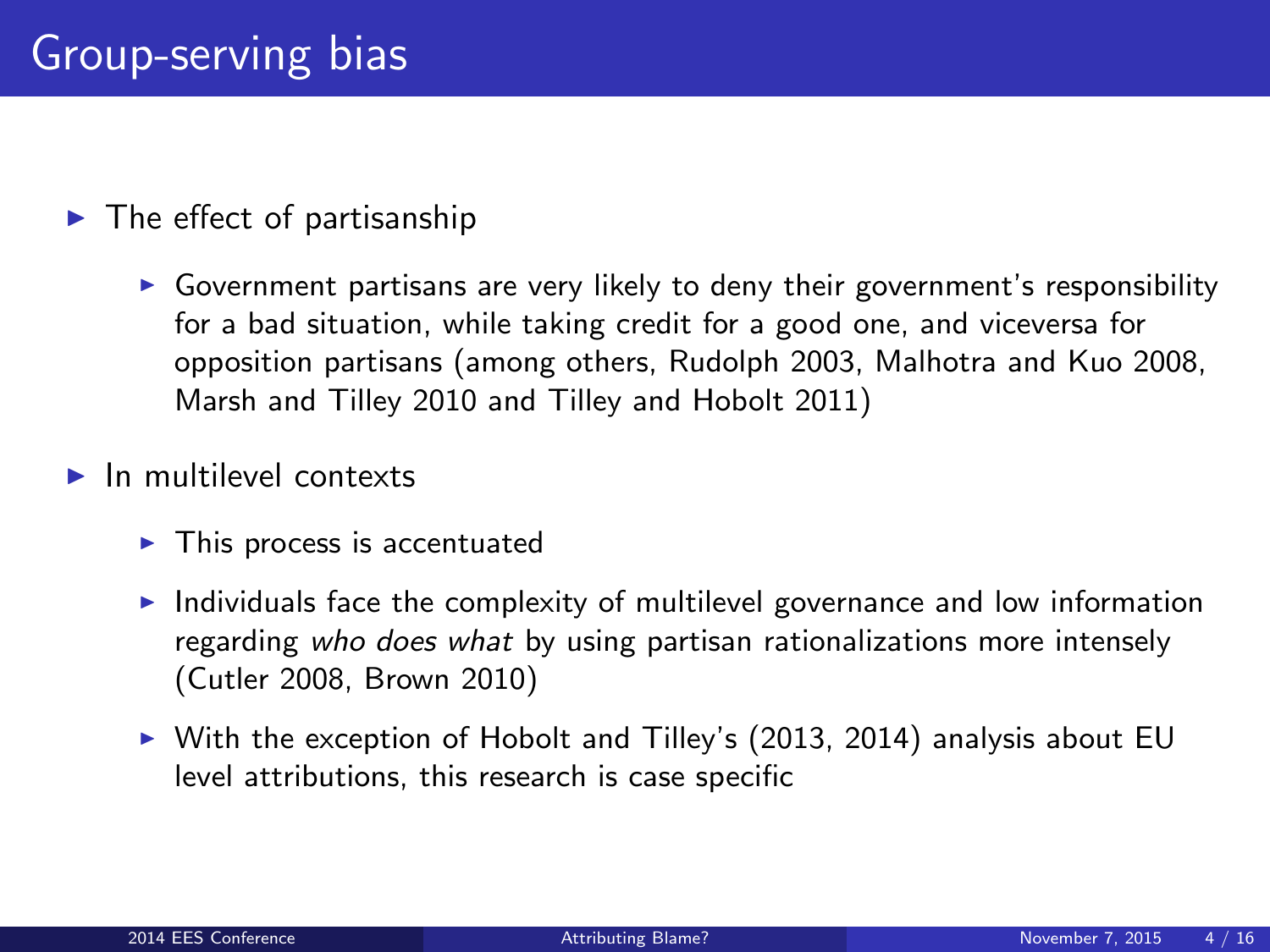# Data Opportunity

- EES Voter Study since 1999
	- $\triangleright$  Perceived and preferred levels of government to deal with a country's "most important problem" (MIP)

|             | 2004      |           | 2009      |           | 2014                |           |
|-------------|-----------|-----------|-----------|-----------|---------------------|-----------|
|             | Perceived | Preferred | Perceived | Preferred | Perceived           | Preferred |
| Regional    | 19.62     | 22.22     | 14.82     | 14.63     | 12.48               | 9.46      |
| National    | 63.70     | 57.43     | 53.55     | 51.10     | 64.60               | 57.96     |
| European    | 16.68     | 20.34     | 31.63     | 34.27     | 22.91               | 32.50     |
| Observation | 18.664    | 19.450    | 21.889    | 23.364    | $21.\overline{502}$ | 24.277    |

- $\triangleright$  Regardless of the level of decentralization or integration in each country
- $\triangleright$  Opportunity to attribute responsibility to a SINGLE and MOST responsible level for a negative outcome or a policy failure (Rudolph 2003, Malhotra and Kup 2008, Brown 2010)
- $\triangleright$  A large comparative and unexplored sample of citizens attributing blame among levels of government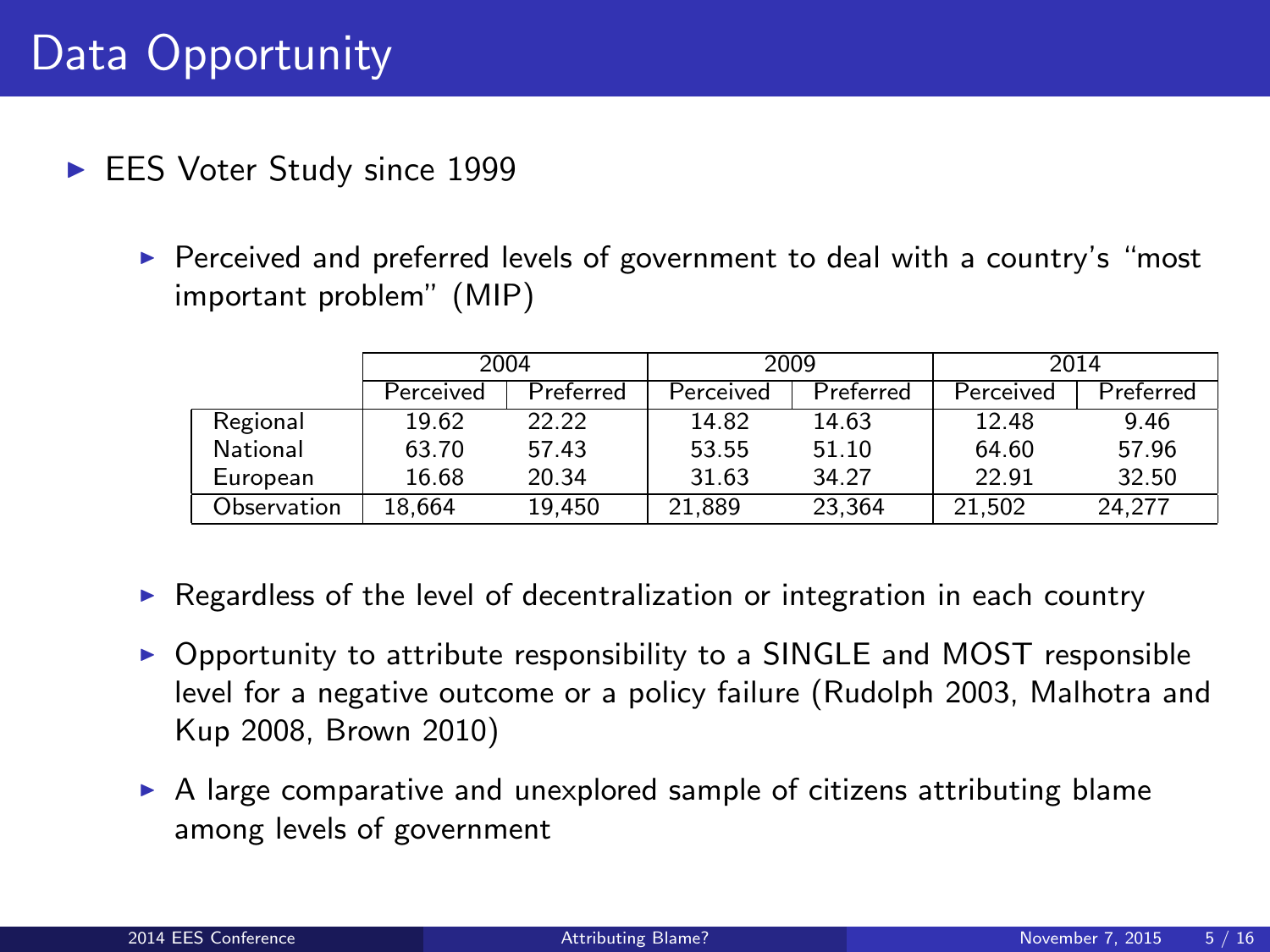# What are the MIPs

- $\triangleright$  The problem at the top of the list of an individual and the "plurality important problem winner" at the aggregate
- $\blacktriangleright$  They reflect variation in problem status
- Example: as the 2009 EES Voter Study shows, when economy worsens "economic mentions" increase
- $\triangleright$  What they are not (Wlezien 2005, Jennings and Wlezien 2011 and 2015)
	- $\triangleright$  They are not good measures of the changing importance of issues to the public over time
	- $\triangleright$  They are not public policy preferences registering support for government action
		- $\blacktriangleright$  People may not want more policy in response to bad conditions
		- $\blacktriangleright$  People may want more policy even if conditions are good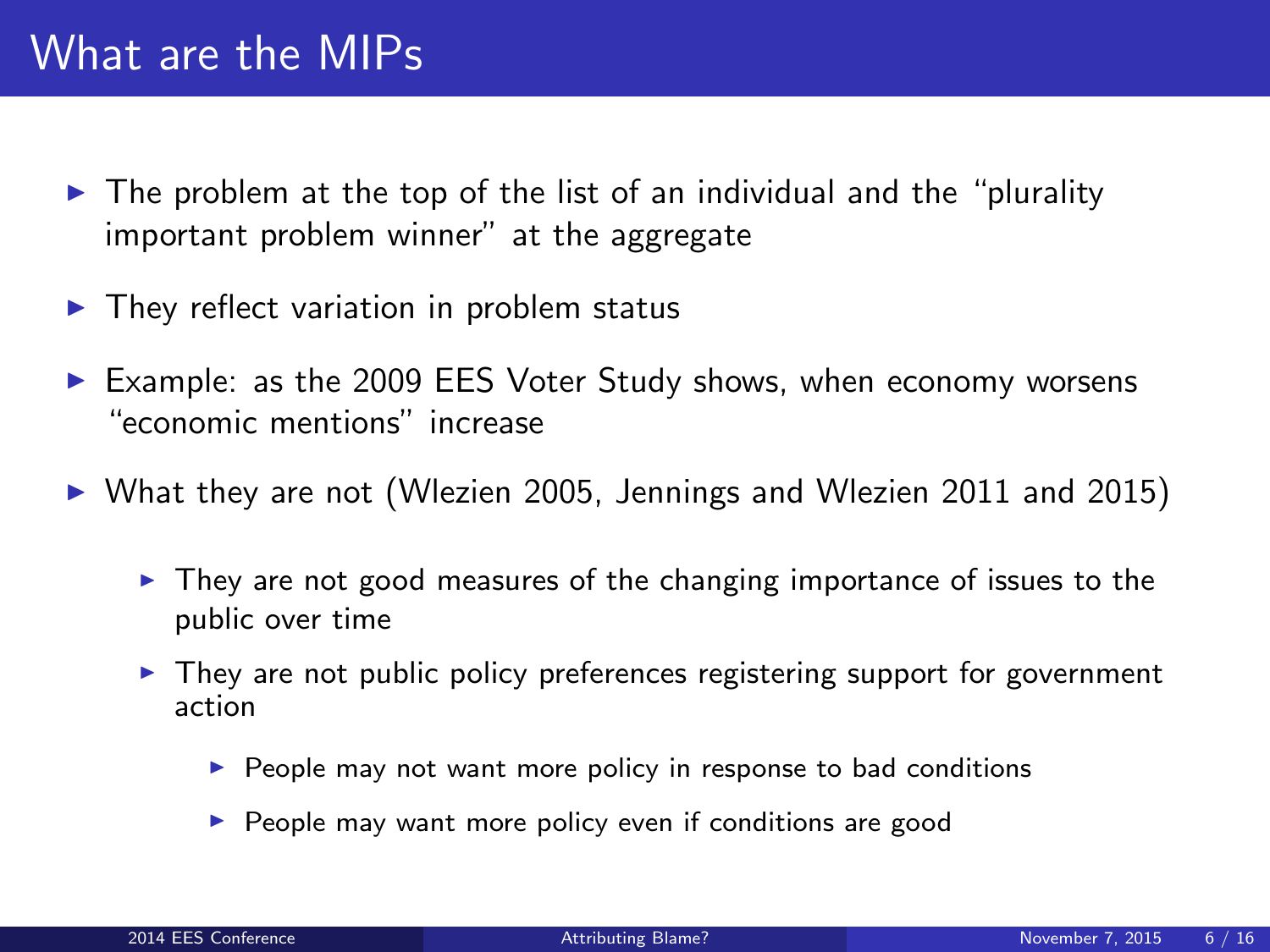# A model of selective blame

## Multinomial logistic regression

- DV: Three mutually exclusive government level choices
- We focus on 2004, 2009, and 2014 cross-sections

Accounting for group-serving bias in the EU

### • Partisans of national incumbent(s)

- Should tend to blame significantly more regional and European levels of government for policy failures (national base category)
- **EU supporters** 
	- Should tend to blame significanly more regional and national levels of government for policy failures (European base category)

Controlling for

Respondents' age, gender, education, occupational status, level of information, interest in politics...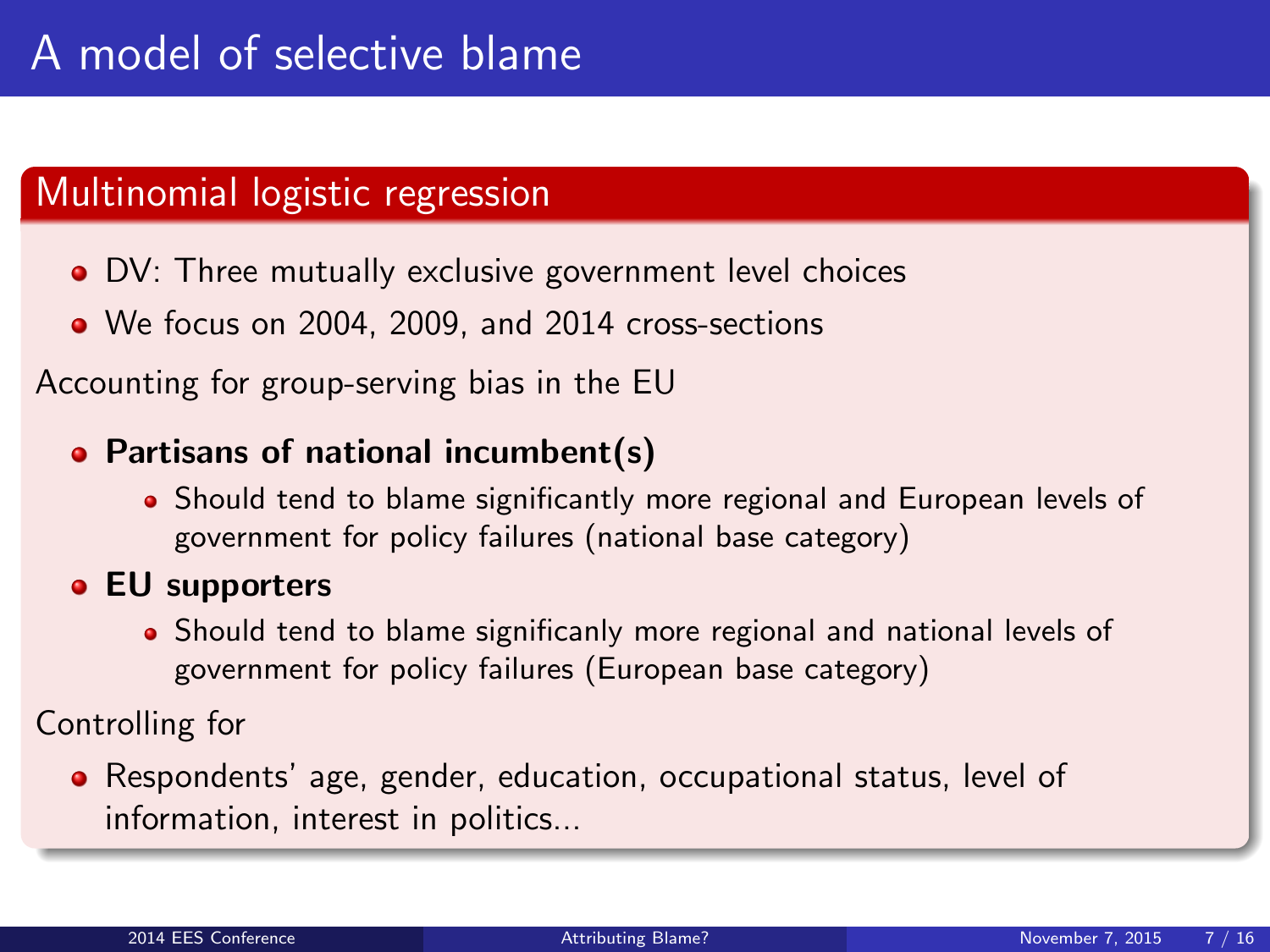|              | Model 1 - 2004 |             | Model 1 - 2009 |             | Model 1 - 2014 |             |  |
|--------------|----------------|-------------|----------------|-------------|----------------|-------------|--|
|              | Ref. category: |             | Ref. category: |             | Ref. category: |             |  |
|              | National Level |             | National Level |             | National Level |             |  |
| Independent  | Attr. Resp.    | Attr. Resp. | Attr. Resp.    | Attr. Resp. | Attr. Resp.    | Attr. Resp. |  |
| Variables    | Regional       | European    | Regional       | European    | Regional       | European    |  |
|              | Level          | Level       | Level          | Level       | Level          | Level       |  |
| Incumbents'  | $-275**$       | $-.071$     | $-.090$        | .060        | $-.189**$      | .009        |  |
| Partisan     | (.128)         | (.095)      | (.078)         | (.053)      | (.081)         | (.071)      |  |
| constant     | $-1.502***$    | $-.775**$   | $-1.612***$    | $-.063$     | $-11.00**$     | $-14.95***$ |  |
|              | (.405)         | (.314)      | (.289)         | (.259)      | (4.457)        | (3.35)      |  |
| Controls     |                |             |                |             |                |             |  |
| Number of    | 20             |             | 27             |             | 28             |             |  |
| countries    |                |             |                |             |                |             |  |
| Observations | 12.575         |             | 18.336         |             | 17,397         |             |  |
|              | ***<br>**      |             |                |             |                |             |  |

### Table: Partisans of national incumbent(s) parties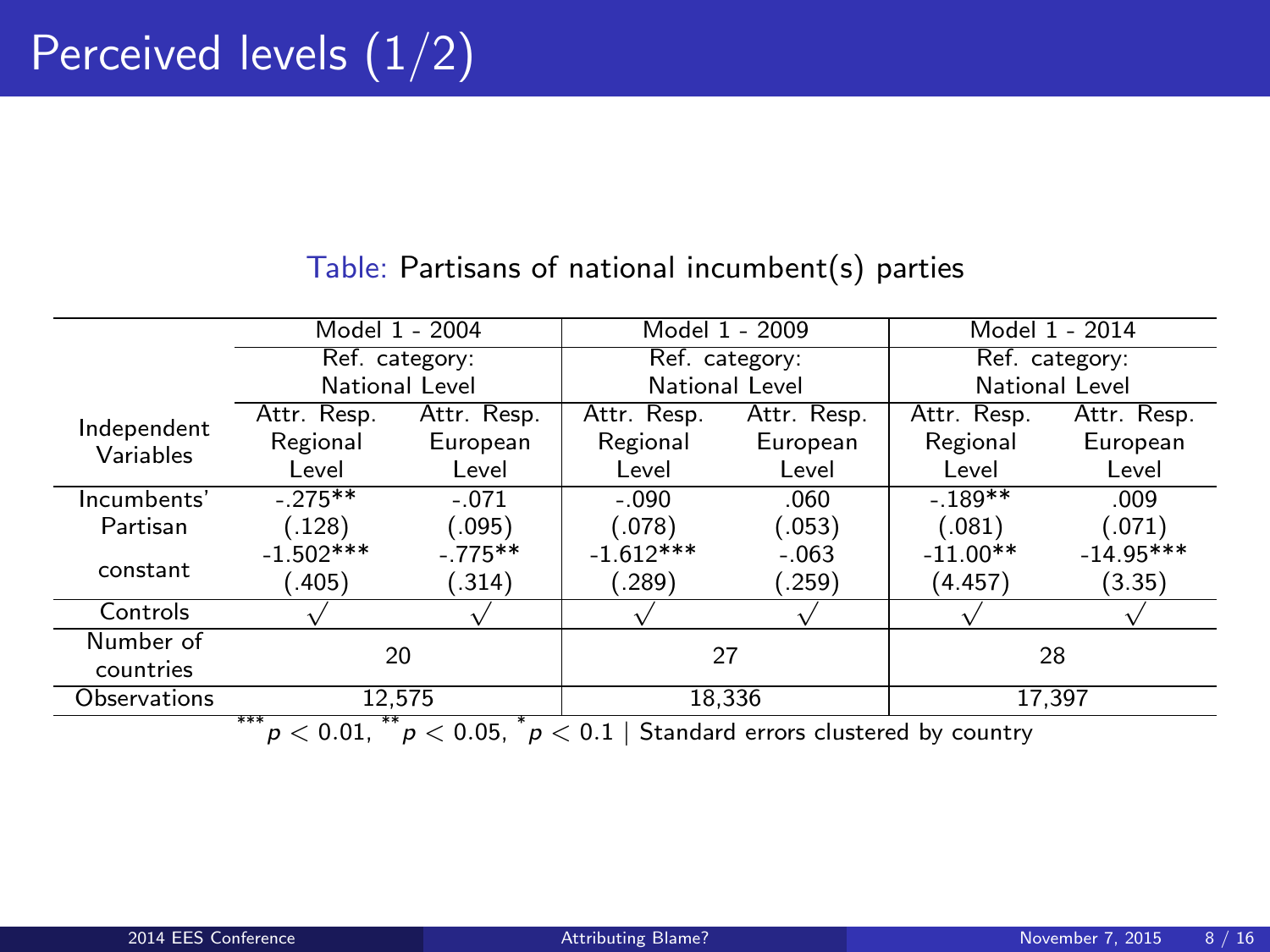### Table: Supporters of the EU

|                                                                                                                                                                           | Model 2 - 2004 |             | Model 2 - 2009 |             | Model 2 - 2014 |             |
|---------------------------------------------------------------------------------------------------------------------------------------------------------------------------|----------------|-------------|----------------|-------------|----------------|-------------|
|                                                                                                                                                                           | Ref. category: |             | Ref. category: |             | Ref. category: |             |
|                                                                                                                                                                           | European Level |             | European Level |             | European Level |             |
| Independent                                                                                                                                                               | Attr. Resp.    | Attr. Resp. | Attr. Resp.    | Attr. Resp. | Attr. Resp.    | Attr. Resp. |
| Variables                                                                                                                                                                 | Regional       | National    | Regional       | National    | Regional       | National    |
|                                                                                                                                                                           | Level          | Level       | Level          | Level       | Level          | Level       |
| Europhiles                                                                                                                                                                | $-.1497**$     | .068        | $-149*$        | $-.084$     | $-.234***$     | $-.098*$    |
|                                                                                                                                                                           | (.138)         | (076)       | (.077)         | (0.066)     | (.085)         | (.063)      |
| constant                                                                                                                                                                  | $-.647$        | $.667**$    | $-1.463***$    | .0868       | 2.60           | 15.45***    |
|                                                                                                                                                                           | (.076)         | (276)       | (.273)         | (.234)      | (4.763)        | (3.52)      |
| Controls                                                                                                                                                                  |                |             |                |             |                |             |
| Number of<br>countries                                                                                                                                                    | 21             |             | 27             |             | 28             |             |
| Observations                                                                                                                                                              | 14.058         |             | 20.051         |             | 19.568         |             |
| ***<br>$\overline{\phantom{a}}$<br>$\sim$ 0.01<br>$\tilde{c}$ , and $\tilde{c}$ , and $\tilde{c}$ , and $\tilde{c}$ , and $\tilde{c}$ , and $\tilde{c}$ , and $\tilde{c}$ |                |             |                |             |                |             |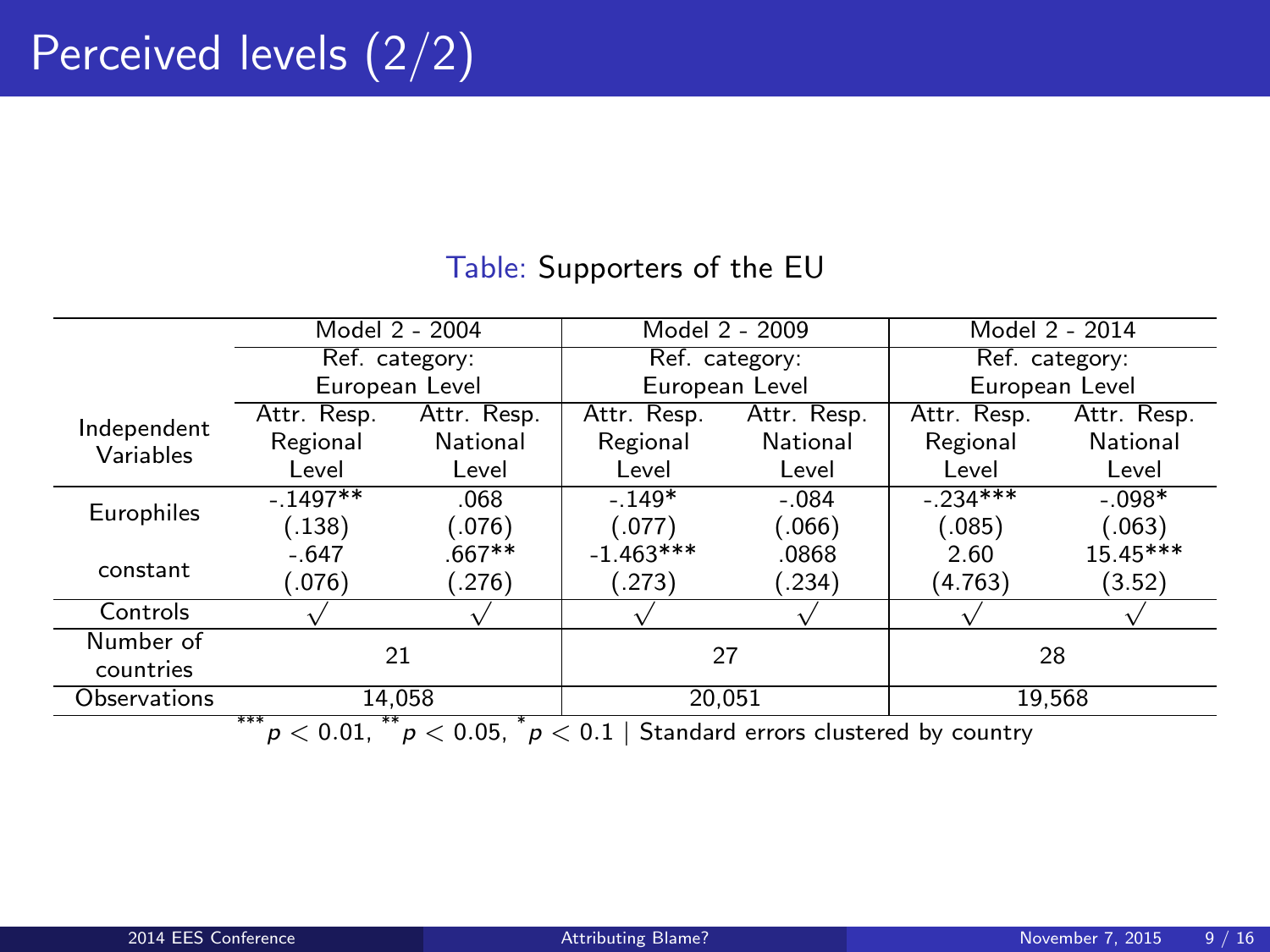- Are 'in group' respondents behaving as if, rather than assigning blame, they would have to select which is the most important level of government?
- If so, what is the difference between "perceived" and "preferred" level questions?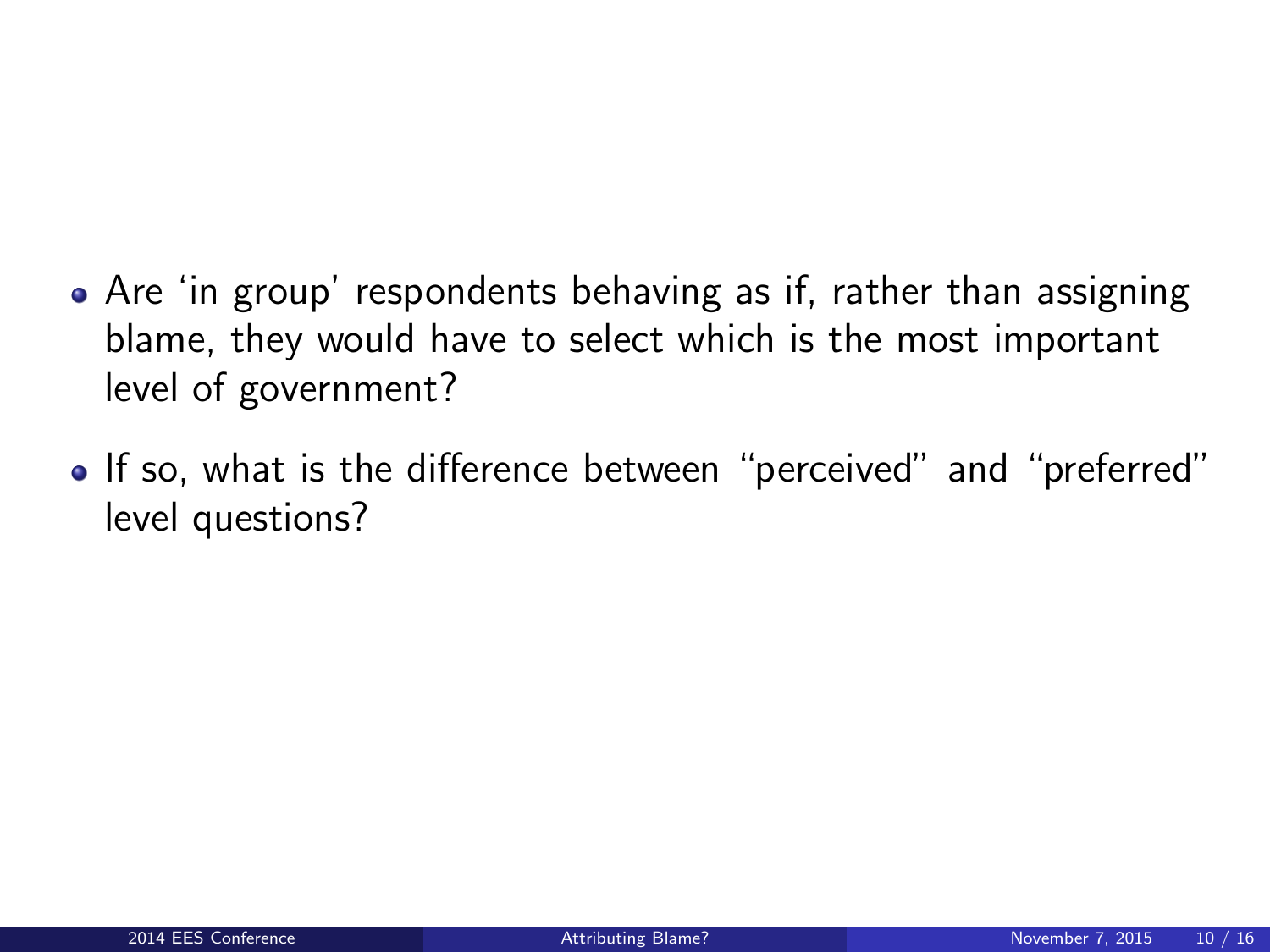|                                                                                                                                               | Model 3 - 2004 |             | Model 3 - 2009 |             | Model 3 - 2014 |             |  |
|-----------------------------------------------------------------------------------------------------------------------------------------------|----------------|-------------|----------------|-------------|----------------|-------------|--|
|                                                                                                                                               | Ref. category: |             | Ref. category: |             | Ref. category: |             |  |
|                                                                                                                                               | National Level |             | National Level |             | National Level |             |  |
| Independent                                                                                                                                   | Attr. Resp.    | Attr. Resp. | Attr. Resp.    | Attr. Resp. | Attr. Resp.    | Attr. Resp. |  |
| Variables                                                                                                                                     | Regional       | European    | Regional       | European    | Regional       | European    |  |
|                                                                                                                                               | Level          | Level       | Level          | Level       | Level          | Level       |  |
| Incumbents'                                                                                                                                   | $-.059$        | .065        | $-.0002$       | .130        | $-.076$        | $.184***$   |  |
| Partisan                                                                                                                                      | (.144)         | (.083)      | (.064)         | (.084)      | (.071)         | (.072)      |  |
|                                                                                                                                               | $-.851**$      | $-.047**$   | $-1.495***$    | .115        | $-13.01**$     | $-18.71***$ |  |
| constant                                                                                                                                      | (.395)         | (.337)      | (.291)         | (.259)      | (4.009)        | (3.76)      |  |
| Controls                                                                                                                                      |                |             |                |             |                |             |  |
| Number of                                                                                                                                     | 20             |             | 27             |             | 28             |             |  |
| countries                                                                                                                                     |                |             |                |             |                |             |  |
| Observations                                                                                                                                  | 13,936         |             | 19.580         |             | 19.568         |             |  |
| ***<br>$\sim$ 0.00<br>$\mathbf{A}$ and $\mathbf{A}$ and $\mathbf{A}$<br>$\sim$ $\sim$ $\sim$<br>. .<br>$\mathbf{r}$ . The set of $\mathbf{r}$ |                |             |                |             |                |             |  |

### Table: Partisans of national incumbent(s) parties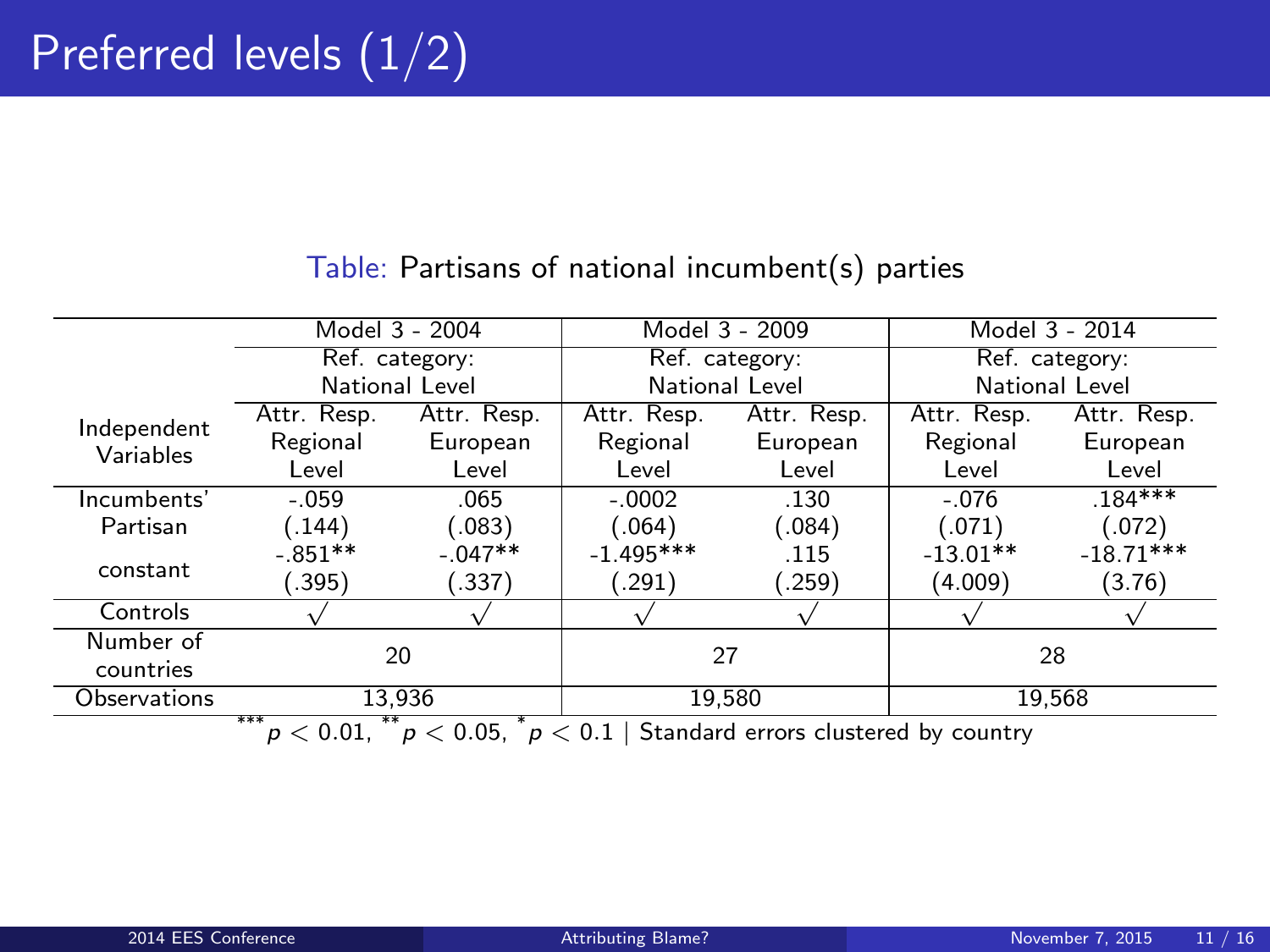### Table: Supporters of the EU

|                                                                                                                                                                             | Model 4 - 2004 |             | Model 4 - 2009   |             | Model 4 - 2014 |             |
|-----------------------------------------------------------------------------------------------------------------------------------------------------------------------------|----------------|-------------|------------------|-------------|----------------|-------------|
|                                                                                                                                                                             | Ref. category: |             | Ref. category:   |             | Ref. category: |             |
|                                                                                                                                                                             | European Level |             | European Level   |             | European Level |             |
| Independent                                                                                                                                                                 | Attr. Resp.    | Attr. Resp. | Attr. Resp.      | Attr. Resp. | Attr. Resp.    | Attr. Resp. |
| Variables                                                                                                                                                                   | Regional       | National    | Regional         | National    | Regional       | National    |
|                                                                                                                                                                             | Level          | Level       | Level            | Level       | Level          | Level       |
| Europhiles                                                                                                                                                                  | $-.479***$     | $-.295***$  | $-516***$        | $-.437***$  | $-.378***$     | $-.413***$  |
|                                                                                                                                                                             | (.134)         | .090)       | (.095)           | (.114)      | (.067)         | (.067)      |
| constant                                                                                                                                                                    | $-.310$        | .317        | $-1.300***$      | .137        | 4.355          | $18,42***$  |
|                                                                                                                                                                             | (.565)         | .370)       | $^{\prime}.294)$ | (247)       | (4.351)        | (3.57)      |
| Controls                                                                                                                                                                    |                |             |                  |             |                |             |
| Number of                                                                                                                                                                   | 21             |             | 27               |             | 28             |             |
| countries                                                                                                                                                                   |                |             |                  |             |                |             |
| Observations                                                                                                                                                                | 15.736         |             | 21.394           |             | 22.133         |             |
| ***<br>**<br>$\sim$ $\sim$ $\sim$<br>$\mathbf{a}$ $\mathbf{a}$ $\mathbf{b}$ $\mathbf{c}$ $\mathbf{c}$ $\mathbf{c}$ $\mathbf{d}$ $\mathbf{c}$<br>$\sim$ $\sim$ $\sim$<br>. . |                |             |                  |             |                |             |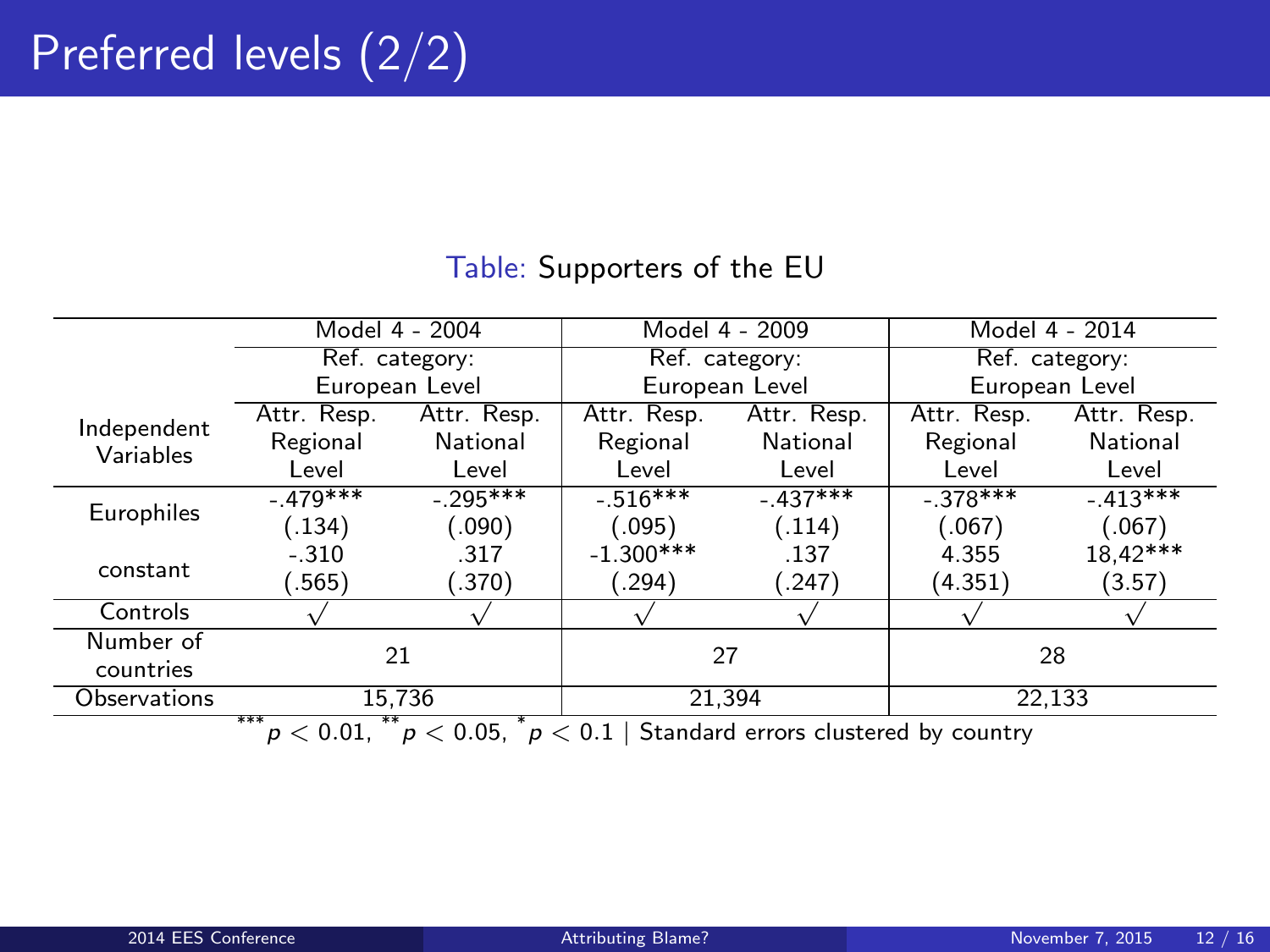# Accounting for decentralization

Probability of assigning responsibility to regional governments (2009 EES)

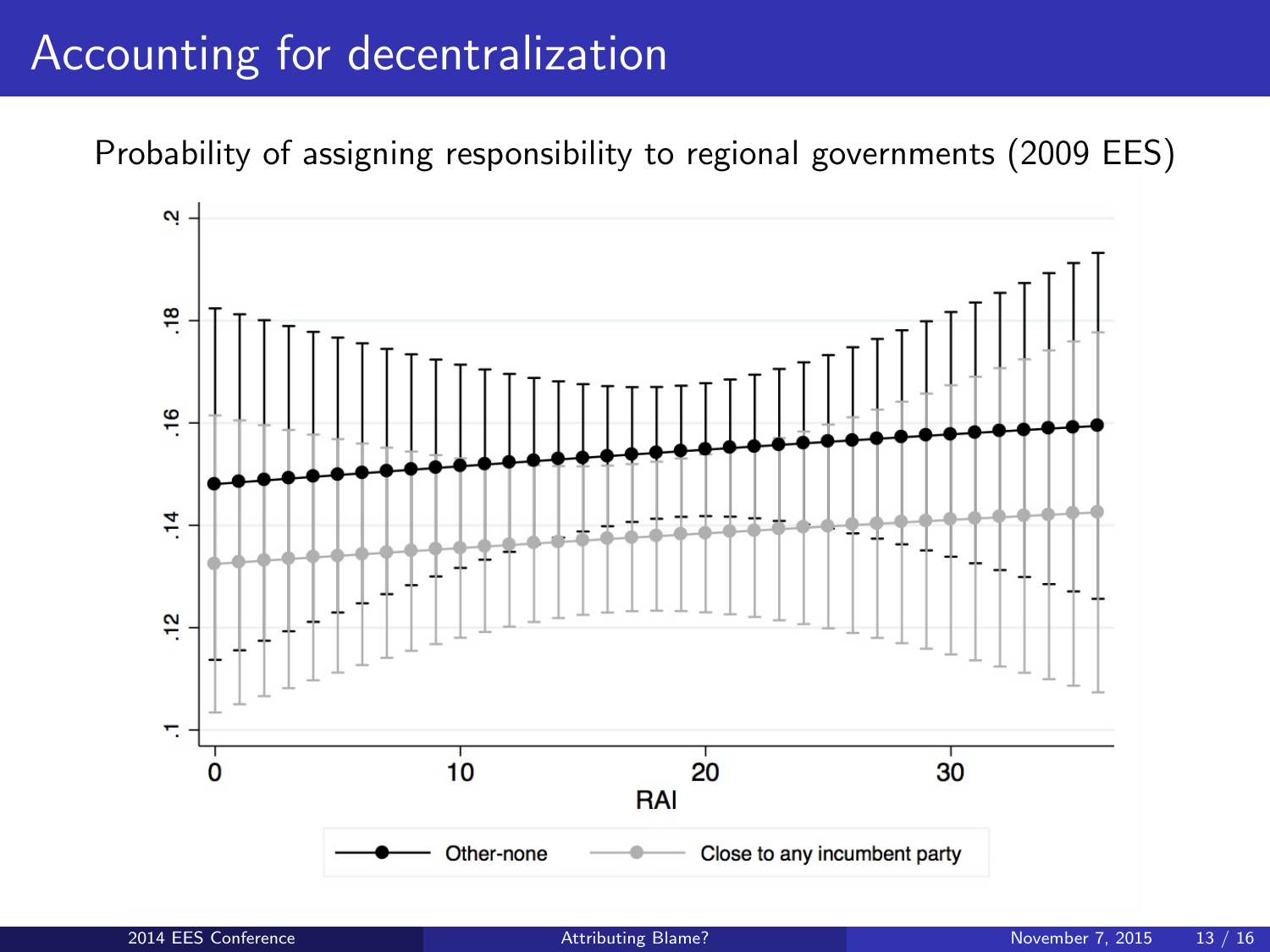#### Table: Sample restricted to non-affiliated regions

|                                                                                    |             | Model 6 - 2009 | Model 6 - 2014 |             |  |  |
|------------------------------------------------------------------------------------|-------------|----------------|----------------|-------------|--|--|
|                                                                                    |             | Ref. category: | Ref. category: |             |  |  |
|                                                                                    |             | National Level | National Level |             |  |  |
| Independent                                                                        | Attr. Resp. | Attr. Resp.    | Attr. Resp.    | Attr. Resp. |  |  |
| Variables                                                                          | Regional    | European       | Regional       | European    |  |  |
|                                                                                    | Level       | Level          | Level          | Level       |  |  |
| Incumbents'                                                                        | .193        | .097           | .252           | .081        |  |  |
| Partisan                                                                           | (.234)      | (.393)         | (.238)         | (.277)      |  |  |
|                                                                                    | $-1.612$    | $-.602$        | 10.63          | $-4.67$     |  |  |
| constant                                                                           | (1.547)     | (.992)         | (18.39)        | (.10.20)    |  |  |
| Controls                                                                           |             |                |                |             |  |  |
| Number of                                                                          |             |                |                |             |  |  |
| countries                                                                          | 4           |                | 5              |             |  |  |
| Observations                                                                       | 588         |                | 1,063          |             |  |  |
| ***<br>$p < 0.05$ , $p < 0.1$ Standard errors clustered by country<br>$p < 0.01$ . |             |                |                |             |  |  |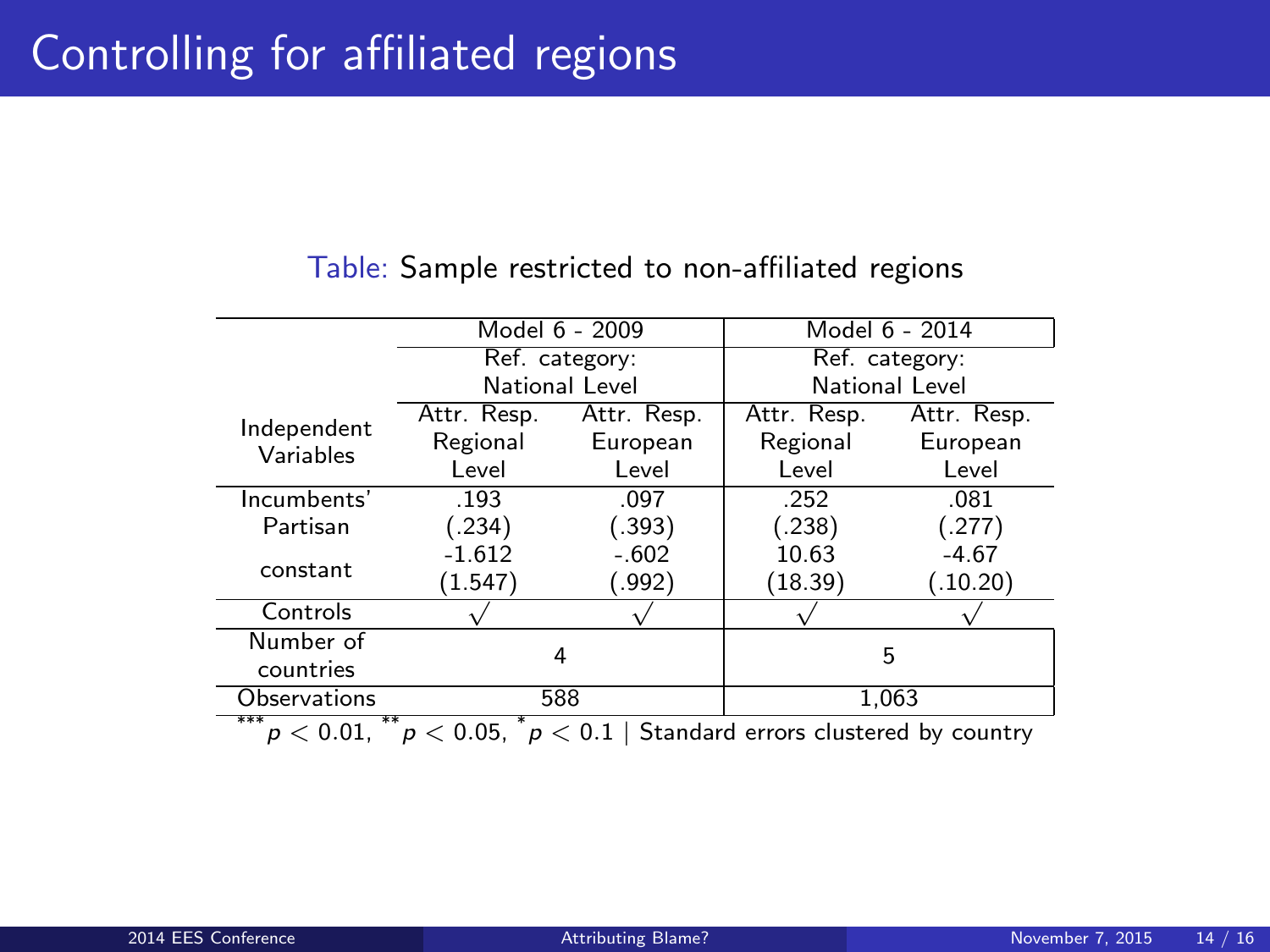- $\triangleright$  Results show very mixed behavioral patterns that question the generalizability of selective attribution models
	- In Is this about MIPs? It could be... though supporters of the EU react to the perceived vs. preferred question
	- If Its this a problem of our research design? It could be too... partisans also seem to react to different model specifications
- Data opportunity seems evident but what are these questions actually capturing?
	- $\blacktriangleright$  In progress...